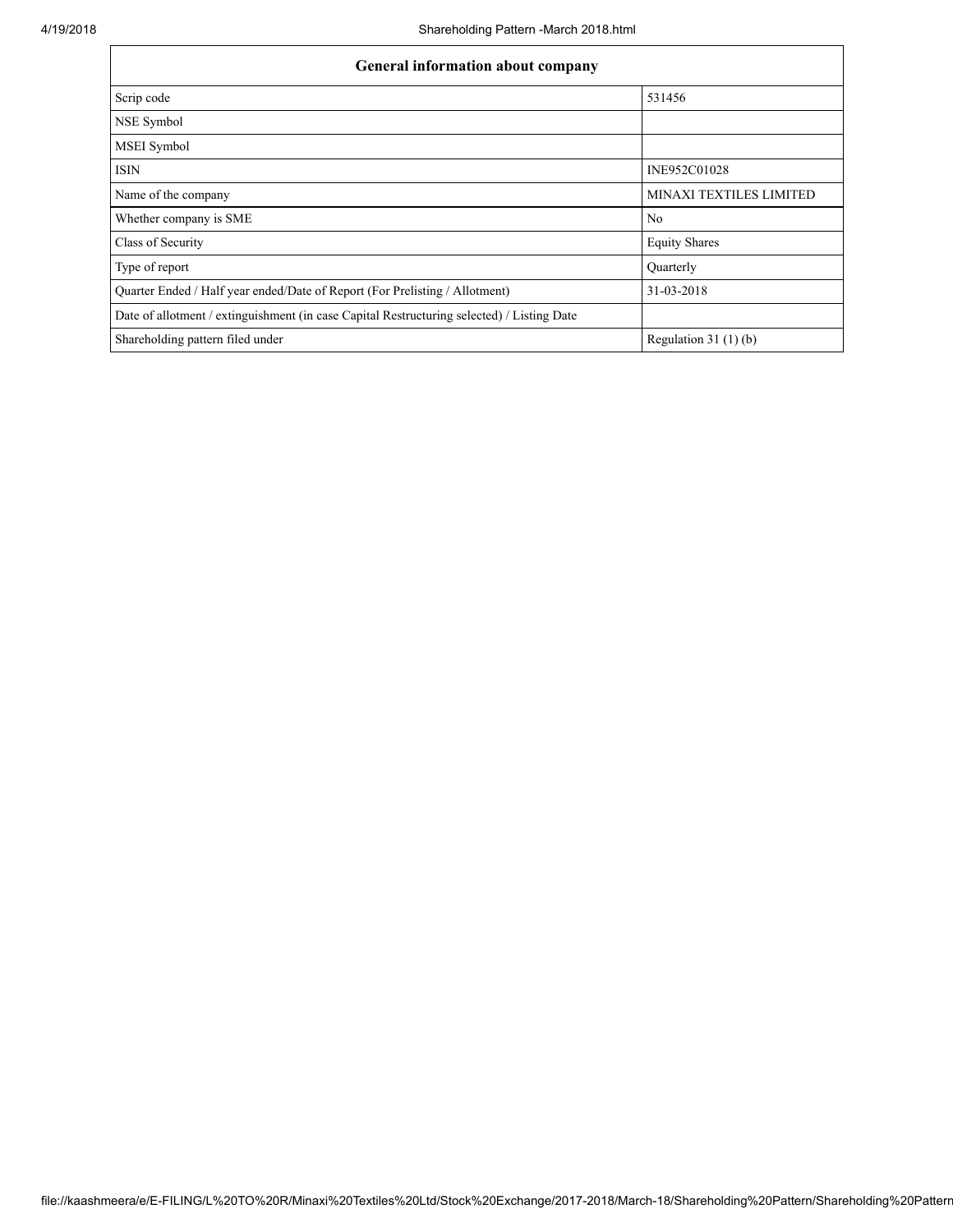|                | <b>Declaration</b>                                                                        |                |                                |                       |                             |  |  |  |  |  |  |
|----------------|-------------------------------------------------------------------------------------------|----------------|--------------------------------|-----------------------|-----------------------------|--|--|--|--|--|--|
| Sr.<br>No.     | Particular                                                                                | Yes/No         | Promoter and<br>Promoter Group | Public<br>shareholder | Non Promoter-<br>Non Public |  |  |  |  |  |  |
| $\mathbf{1}$   | Whether the Listed Entity has issued any partly paid up shares?                           | No             | N <sub>0</sub>                 | No.                   | N <sub>0</sub>              |  |  |  |  |  |  |
| $\overline{2}$ | Whether the Listed Entity has issued any Convertible Securities<br>9                      | N <sub>0</sub> | N <sub>0</sub>                 | No                    | N <sub>0</sub>              |  |  |  |  |  |  |
| $\overline{3}$ | Whether the Listed Entity has issued any Warrants?                                        | No.            | N <sub>0</sub>                 | N <sub>0</sub>        | N <sub>0</sub>              |  |  |  |  |  |  |
| $\overline{4}$ | Whether the Listed Entity has any shares against which<br>depository receipts are issued? |                | N <sub>0</sub>                 | No.                   | N <sub>0</sub>              |  |  |  |  |  |  |
| $\overline{5}$ | Whether the Listed Entity has any shares in locked-in?                                    | No.            | N <sub>0</sub>                 | N <sub>0</sub>        | N <sub>0</sub>              |  |  |  |  |  |  |
| 6              | Whether any shares held by promoters are pledge or otherwise<br>encumbered?               | No.            | N <sub>0</sub>                 |                       |                             |  |  |  |  |  |  |
| 7              | Whether company has equity shares with differential voting<br>rights?                     | No             | N <sub>0</sub>                 | No                    | N <sub>0</sub>              |  |  |  |  |  |  |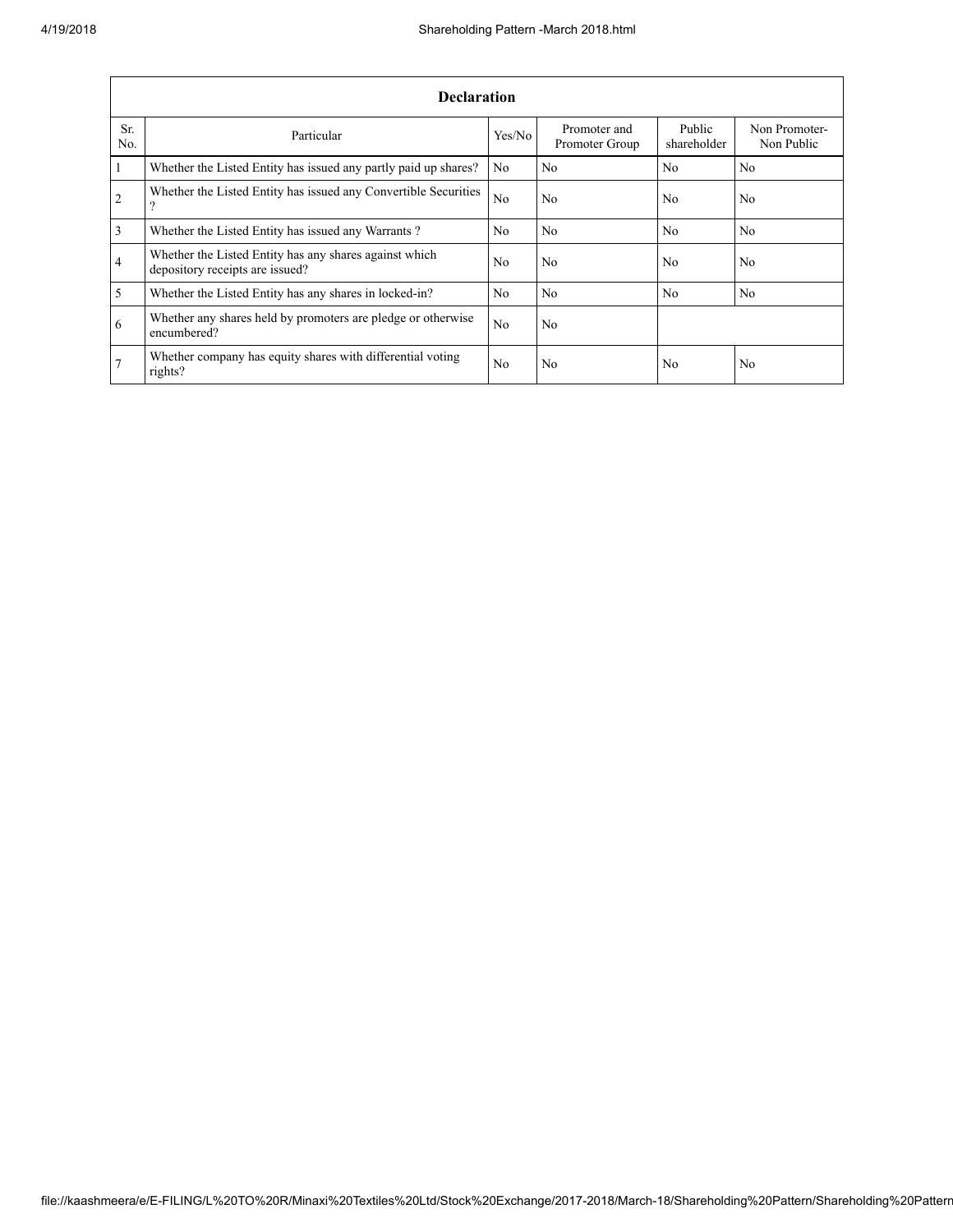|                 | Category                                  | Nos. Of      | No. of<br>fully paid  | No. Of<br>Partly<br>paid-up | No. Of<br>shares         | Total nos.<br>shares         | Shareholding as a<br>% of total no. of | class of securities (IX) |                           | Number of Voting Rights held in each |                     |
|-----------------|-------------------------------------------|--------------|-----------------------|-----------------------------|--------------------------|------------------------------|----------------------------------------|--------------------------|---------------------------|--------------------------------------|---------------------|
| Category<br>(I) | of<br>shareholder                         | shareholders | up equity             | equity                      | underlying<br>Depository | held (VII)                   | shares (calculated<br>as per SCRR,     |                          | No of Voting (XIV) Rights |                                      | Total as a          |
|                 | (II)                                      | (III)        | shares<br>held $(IV)$ | shares<br>held<br>(V)       | Receipts<br>(VI)         | $= (IV) +$<br>$(V)$ + $(VI)$ | $1957)$ (VIII) As a<br>% of $(A+B+C2)$ | Class eg:<br>X           | Class<br>eg:y             | Total                                | $%$ of<br>$(A+B+C)$ |
| (A)             | Promoter<br>&<br>Promoter<br>Group        | 5            | 18544088              |                             |                          | 18544088                     | 37.53                                  | 18544088                 |                           | 18544088 37.53                       |                     |
| (B)             | Public                                    | 4194         | 30871912              |                             |                          | 30871912                     | 62.47                                  | 30871912                 |                           | 30871912                             | 62.47               |
| (C)             | Non<br>Promoter-<br>Non Public            |              |                       |                             |                          |                              |                                        |                          |                           |                                      |                     |
| (C1)            | <b>Shares</b><br>underlying<br><b>DRs</b> |              |                       |                             |                          |                              |                                        |                          |                           |                                      |                     |
| (C2)            | Shares held<br>by<br>Employee<br>Trusts   |              |                       |                             |                          |                              |                                        |                          |                           |                                      |                     |
|                 | Total                                     | 4199         | 49416000              |                             |                          | 49416000                     | 100                                    | 49416000                 |                           | 49416000                             | 100                 |

## Table I - Summary Statement holding of specified securities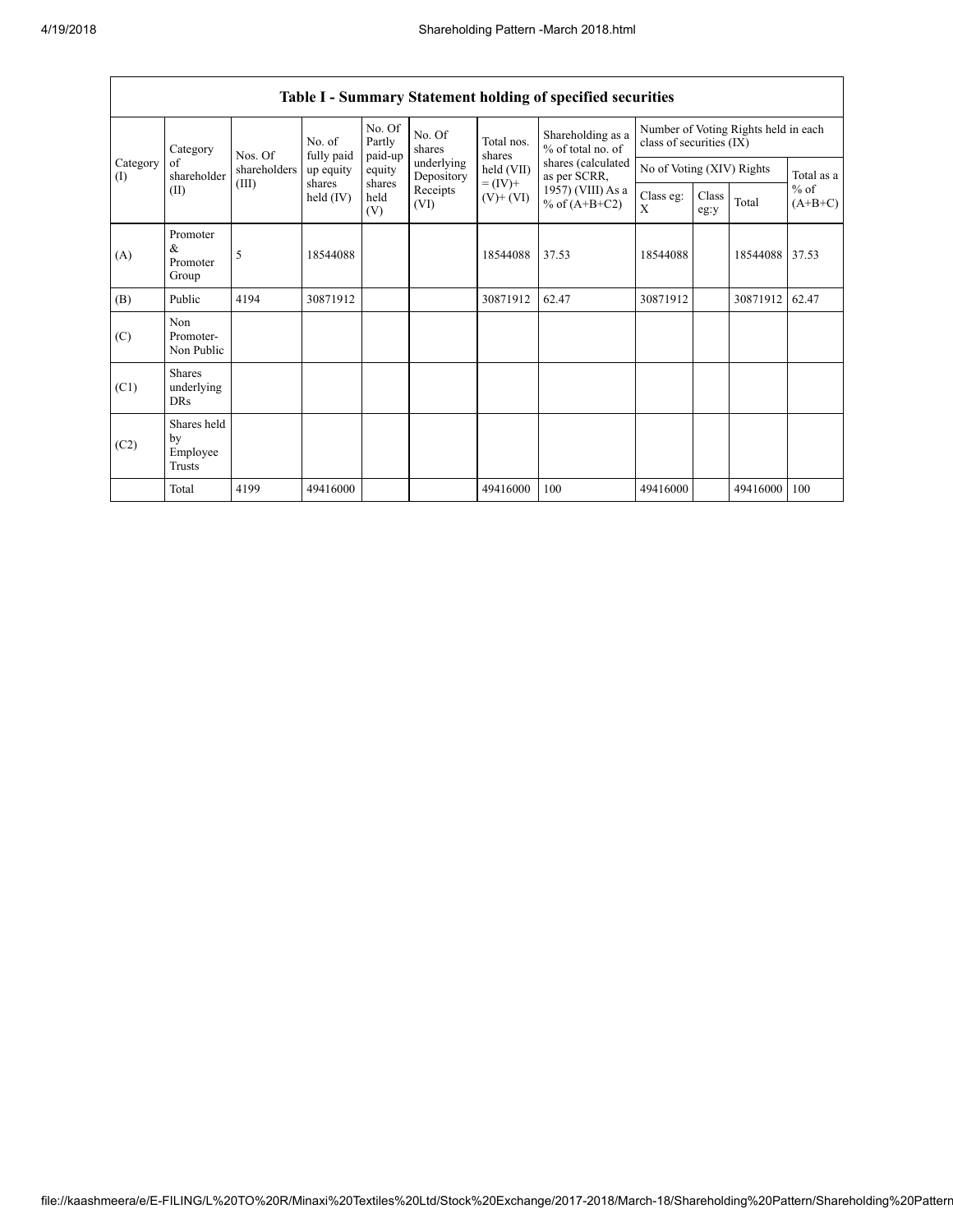٦

|                 | Table I - Summary Statement holding of specified securities |                                                                                                                                                           |                                                  |                                                                                            |                                                                                    |                                                  |            |                                                                               |                                |                                       |
|-----------------|-------------------------------------------------------------|-----------------------------------------------------------------------------------------------------------------------------------------------------------|--------------------------------------------------|--------------------------------------------------------------------------------------------|------------------------------------------------------------------------------------|--------------------------------------------------|------------|-------------------------------------------------------------------------------|--------------------------------|---------------------------------------|
| Category<br>(1) | Category<br>of<br>shareholder<br>(II)                       | No. Of<br>No. of<br>Shares<br>Shares<br>Underlying<br>Underlying<br>Outstanding<br>Outstanding<br>convertible<br>Warrants<br>securities<br>$(X_i)$<br>(X) |                                                  | No. Of Shares<br>Underlying<br>Outstanding<br>convertible                                  | Shareholding, as a %<br>assuming full<br>conversion of<br>convertible securities ( | Number of<br>Locked in<br>shares (XII)           |            | Number of<br><b>Shares</b><br>pledged or<br>otherwise<br>encumbered<br>(XIII) |                                | Number of<br>equity shares<br>held in |
|                 |                                                             |                                                                                                                                                           | securities and<br>No. Of<br>Warrants (Xi)<br>(a) | as a percentage of<br>diluted share capital)<br>$(XI) = (VII)+(X) As a %$<br>of $(A+B+C2)$ | No.<br>(a)                                                                         | As a<br>$%$ of<br>total<br>Shares<br>held<br>(b) | No.<br>(a) | As a<br>$%$ of<br>total<br><b>Shares</b><br>held<br>(b)                       | dematerialized<br>form $(XIV)$ |                                       |
| (A)             | Promoter<br>&<br>Promoter<br>Group                          |                                                                                                                                                           |                                                  |                                                                                            | 37.53                                                                              |                                                  |            |                                                                               |                                | 18522088                              |
| (B)             | Public                                                      |                                                                                                                                                           |                                                  |                                                                                            | 62.47                                                                              |                                                  |            |                                                                               |                                | 28896913                              |
| (C)             | Non<br>Promoter-<br>Non Public                              |                                                                                                                                                           |                                                  |                                                                                            |                                                                                    |                                                  |            |                                                                               |                                |                                       |
| (C1)            | <b>Shares</b><br>underlying<br><b>DRs</b>                   |                                                                                                                                                           |                                                  |                                                                                            |                                                                                    |                                                  |            |                                                                               |                                |                                       |
| (C2)            | Shares held<br>by<br>Employee<br>Trusts                     |                                                                                                                                                           |                                                  |                                                                                            |                                                                                    |                                                  |            |                                                                               |                                |                                       |
|                 | Total                                                       |                                                                                                                                                           |                                                  |                                                                                            | 100                                                                                |                                                  |            |                                                                               |                                | 47419001                              |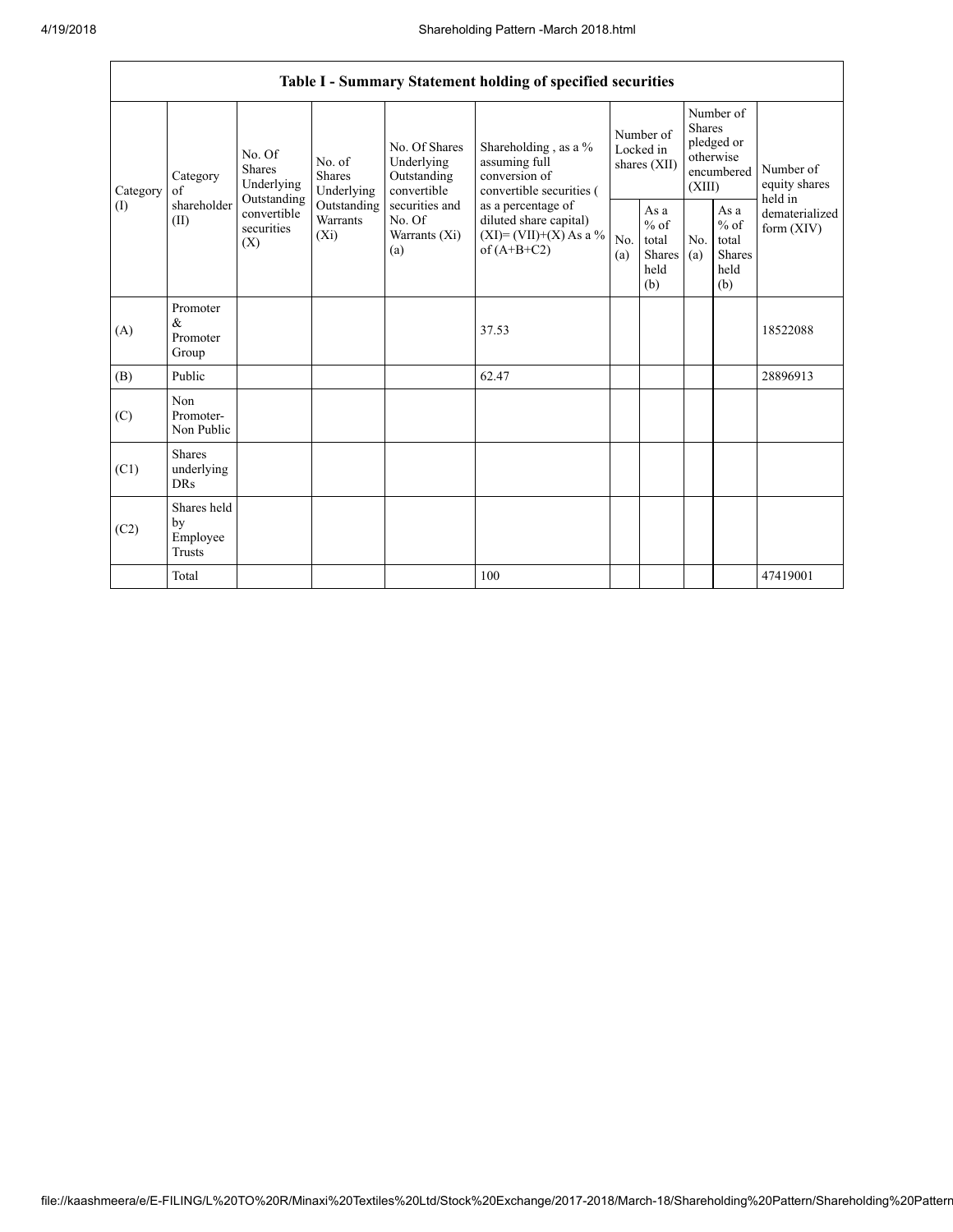|                                                                                                | Table II - Statement showing shareholding pattern of the Promoter and Promoter Group                                |                                                                              |                                   |                                 |                                    |                             |                                                                                             |                                                                  |               |                |                           |  |
|------------------------------------------------------------------------------------------------|---------------------------------------------------------------------------------------------------------------------|------------------------------------------------------------------------------|-----------------------------------|---------------------------------|------------------------------------|-----------------------------|---------------------------------------------------------------------------------------------|------------------------------------------------------------------|---------------|----------------|---------------------------|--|
|                                                                                                |                                                                                                                     |                                                                              |                                   | No.<br>Of                       | No. Of                             | Total nos.                  | Shareholding<br>as a % of<br>total no. of                                                   | Number of Voting Rights held in each<br>class of securities (IX) |               |                |                           |  |
| Sr.                                                                                            | Category &<br>Name of the                                                                                           | Nos. Of<br>shareholders<br>(III)                                             | No. of<br>fully paid<br>up equity | Partly<br>paid-<br>up           | shares<br>underlying<br>Depository | shares<br>held<br>$(VII) =$ | shares<br><i>(calculated)</i><br>as per<br>SCRR,<br>1957) (VIII)<br>As a % of<br>$(A+B+C2)$ | No of Voting (XIV) Rights                                        |               |                | Total<br>as a %<br>of     |  |
|                                                                                                | Shareholders (I)                                                                                                    |                                                                              | shares<br>held $(IV)$             | equity<br>shares<br>held<br>(V) | Receipts<br>(VI)                   | $(IV)+$<br>$(V)$ + $(VI)$   |                                                                                             | Class eg:<br>X                                                   | Class<br>eg:y | Total          | Total<br>Voting<br>rights |  |
| $\boldsymbol{A}$                                                                               | Table II - Statement showing shareholding pattern of the Promoter and Promoter Group                                |                                                                              |                                   |                                 |                                    |                             |                                                                                             |                                                                  |               |                |                           |  |
| (1)                                                                                            | Indian                                                                                                              |                                                                              |                                   |                                 |                                    |                             |                                                                                             |                                                                  |               |                |                           |  |
| (a)                                                                                            | Individuals/Hindu<br>undivided Family                                                                               | 5                                                                            | 18544088                          |                                 |                                    | 18544088                    | 37.53                                                                                       | 18544088                                                         |               | 18544088       | 37.53                     |  |
| Sub-Total<br>(A)(1)                                                                            |                                                                                                                     | 5                                                                            | 18544088                          |                                 |                                    | 18544088 37.53              |                                                                                             | 18544088                                                         |               | 18544088 37.53 |                           |  |
| (2)                                                                                            | Foreign                                                                                                             |                                                                              |                                   |                                 |                                    |                             |                                                                                             |                                                                  |               |                |                           |  |
| Total<br>Shareholding<br>of Promoter<br>and<br>Promoter<br>Group $(A)=$<br>$(A)(1)+(A)$<br>(2) |                                                                                                                     | 5                                                                            | 18544088                          |                                 |                                    | 18544088 37.53              |                                                                                             | 18544088                                                         |               | 18544088       | 37.53                     |  |
| $\, {\bf B}$                                                                                   |                                                                                                                     | Table III - Statement showing shareholding pattern of the Public shareholder |                                   |                                 |                                    |                             |                                                                                             |                                                                  |               |                |                           |  |
| (1)                                                                                            | Institutions                                                                                                        |                                                                              |                                   |                                 |                                    |                             |                                                                                             |                                                                  |               |                |                           |  |
| (3)                                                                                            | Non-institutions                                                                                                    |                                                                              |                                   |                                 |                                    |                             |                                                                                             |                                                                  |               |                |                           |  |
| (a(i))                                                                                         | Individuals -<br><i>i.Individual</i><br>shareholders<br>holding nominal<br>share capital up<br>to Rs. 2 lakhs.      | 4034                                                                         | 18949015                          |                                 |                                    | 18949015                    | 38.35                                                                                       | 18949015                                                         |               | 18949015       | 38.35                     |  |
| (a(ii))                                                                                        | Individuals - ii.<br>Individual<br>shareholders<br>holding nominal<br>share capital in<br>excess of Rs. 2<br>lakhs. | 8                                                                            | 9361885                           |                                 |                                    | 9361885                     | 18.95                                                                                       | 9361885                                                          |               | 9361885        | 18.95                     |  |
| (e)                                                                                            | Any Other<br>(specify)                                                                                              | 152                                                                          | 2561012                           |                                 |                                    | 2561012                     | 5.18                                                                                        | 2561012                                                          |               | 2561012        | 5.18                      |  |
| Sub-Total<br>(B)(3)                                                                            |                                                                                                                     | 4194                                                                         | 30871912                          |                                 |                                    | 30871912                    | 62.47                                                                                       | 30871912                                                         |               | 30871912       | 62.47                     |  |
| <b>Total Public</b><br>Shareholding<br>$(B)= (B)(1) +$<br>$(B)(2)+(B)$<br>(3)                  |                                                                                                                     | 4194                                                                         | 30871912                          |                                 |                                    | 30871912 62.47              |                                                                                             | 30871912                                                         |               | 30871912 62.47 |                           |  |
| $\mathbf C$                                                                                    | Table IV - Statement showing shareholding pattern of the Non Promoter- Non Public shareholder                       |                                                                              |                                   |                                 |                                    |                             |                                                                                             |                                                                  |               |                |                           |  |
| Total (<br>$A+B+C2$ )                                                                          |                                                                                                                     | 4199                                                                         | 49416000                          |                                 |                                    | 49416000                    | 100                                                                                         | 49416000                                                         |               | 49416000       | 100                       |  |
| Total<br>$(A+B+C)$                                                                             |                                                                                                                     | 4199                                                                         | 49416000                          |                                 |                                    | 49416000                    | 100                                                                                         | 49416000                                                         |               | 49416000       | 100                       |  |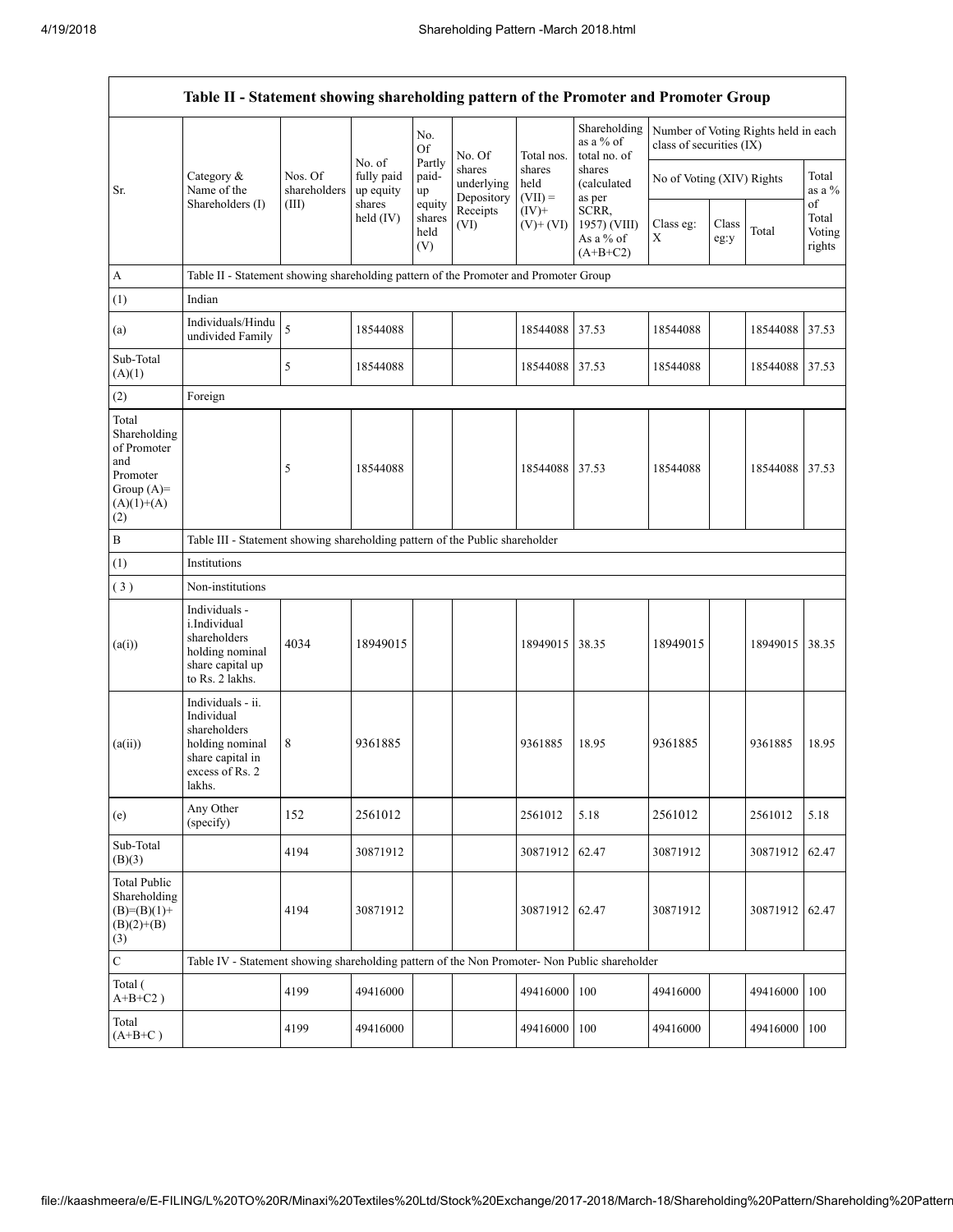Г

| Table II - Statement showing shareholding pattern of the Promoter and Promoter Group    |                                                                                       |                                       |                                                           |                                                                                               |  |                                                  |            |                                                                        |                                       |  |  |
|-----------------------------------------------------------------------------------------|---------------------------------------------------------------------------------------|---------------------------------------|-----------------------------------------------------------|-----------------------------------------------------------------------------------------------|--|--------------------------------------------------|------------|------------------------------------------------------------------------|---------------------------------------|--|--|
| Sr.                                                                                     | No. Of<br><b>Shares</b><br>Underlying                                                 | No. of<br><b>Shares</b><br>Underlying | No. Of Shares<br>Underlying<br>Outstanding<br>convertible | Shareholding, as a %<br>assuming full conversion of<br>convertible securities (as a           |  | Number of<br>Locked in<br>shares (XII)           |            | Number of<br>Shares<br>pledged or<br>otherwise<br>encumbered<br>(XIII) | Number of<br>equity shares<br>held in |  |  |
|                                                                                         | Outstanding<br>Outstanding<br>convertible<br>Warrants<br>securities<br>$(X_i)$<br>(X) |                                       | securities and<br>No. Of Warrants<br>(Xi)(a)              | percentage of diluted share<br>capital) (XI)= (VII)+(X) As<br>a % of $(A+B+C2)$               |  | As a<br>$%$ of<br>total<br>Shares<br>held<br>(b) | No.<br>(a) | As a<br>$\%$ of<br>total<br><b>Shares</b><br>held<br>(b)               | dematerialized<br>form $(XIV)$        |  |  |
| A                                                                                       |                                                                                       |                                       |                                                           | Table II - Statement showing shareholding pattern of the Promoter and Promoter Group          |  |                                                  |            |                                                                        |                                       |  |  |
| (1)                                                                                     | Indian                                                                                |                                       |                                                           |                                                                                               |  |                                                  |            |                                                                        |                                       |  |  |
| (a)                                                                                     |                                                                                       |                                       |                                                           | 37.53                                                                                         |  |                                                  |            |                                                                        | 18522088                              |  |  |
| Sub-Total (A)<br>(1)                                                                    |                                                                                       |                                       |                                                           | 37.53                                                                                         |  |                                                  |            |                                                                        | 18522088                              |  |  |
| (2)                                                                                     | Foreign                                                                               |                                       |                                                           |                                                                                               |  |                                                  |            |                                                                        |                                       |  |  |
| Total<br>Shareholding<br>of Promoter<br>and Promoter<br>Group $(A)=$<br>$(A)(1)+(A)(2)$ |                                                                                       |                                       |                                                           | 37.53                                                                                         |  |                                                  |            |                                                                        | 18522088                              |  |  |
| $\, {\bf B}$                                                                            |                                                                                       |                                       |                                                           | Table III - Statement showing shareholding pattern of the Public shareholder                  |  |                                                  |            |                                                                        |                                       |  |  |
| (1)                                                                                     | Institutions                                                                          |                                       |                                                           |                                                                                               |  |                                                  |            |                                                                        |                                       |  |  |
| (3)                                                                                     | Non-institutions                                                                      |                                       |                                                           |                                                                                               |  |                                                  |            |                                                                        |                                       |  |  |
| (a(i))                                                                                  |                                                                                       |                                       |                                                           | 38.35                                                                                         |  |                                                  |            |                                                                        | 16999016                              |  |  |
| (a(ii))                                                                                 |                                                                                       |                                       |                                                           | 18.95                                                                                         |  |                                                  |            |                                                                        | 9361885                               |  |  |
| (e)                                                                                     |                                                                                       |                                       |                                                           | 5.18                                                                                          |  |                                                  |            |                                                                        | 2536012                               |  |  |
| Sub-Total (B)<br>(3)                                                                    |                                                                                       |                                       |                                                           | 62.47                                                                                         |  |                                                  |            |                                                                        | 28896913                              |  |  |
| <b>Total Public</b><br>Shareholding<br>$(B)= (B)(1) +$<br>$(B)(2)+(B)(3)$               |                                                                                       |                                       |                                                           | 62.47                                                                                         |  |                                                  |            |                                                                        | 28896913                              |  |  |
| $\mathbf C$                                                                             |                                                                                       |                                       |                                                           | Table IV - Statement showing shareholding pattern of the Non Promoter- Non Public shareholder |  |                                                  |            |                                                                        |                                       |  |  |
| Total (<br>$A+B+C2$ )                                                                   |                                                                                       |                                       |                                                           | 100                                                                                           |  |                                                  |            |                                                                        | 47419001                              |  |  |
| Total (A+B+C                                                                            |                                                                                       |                                       |                                                           | 100                                                                                           |  |                                                  |            |                                                                        | 47419001                              |  |  |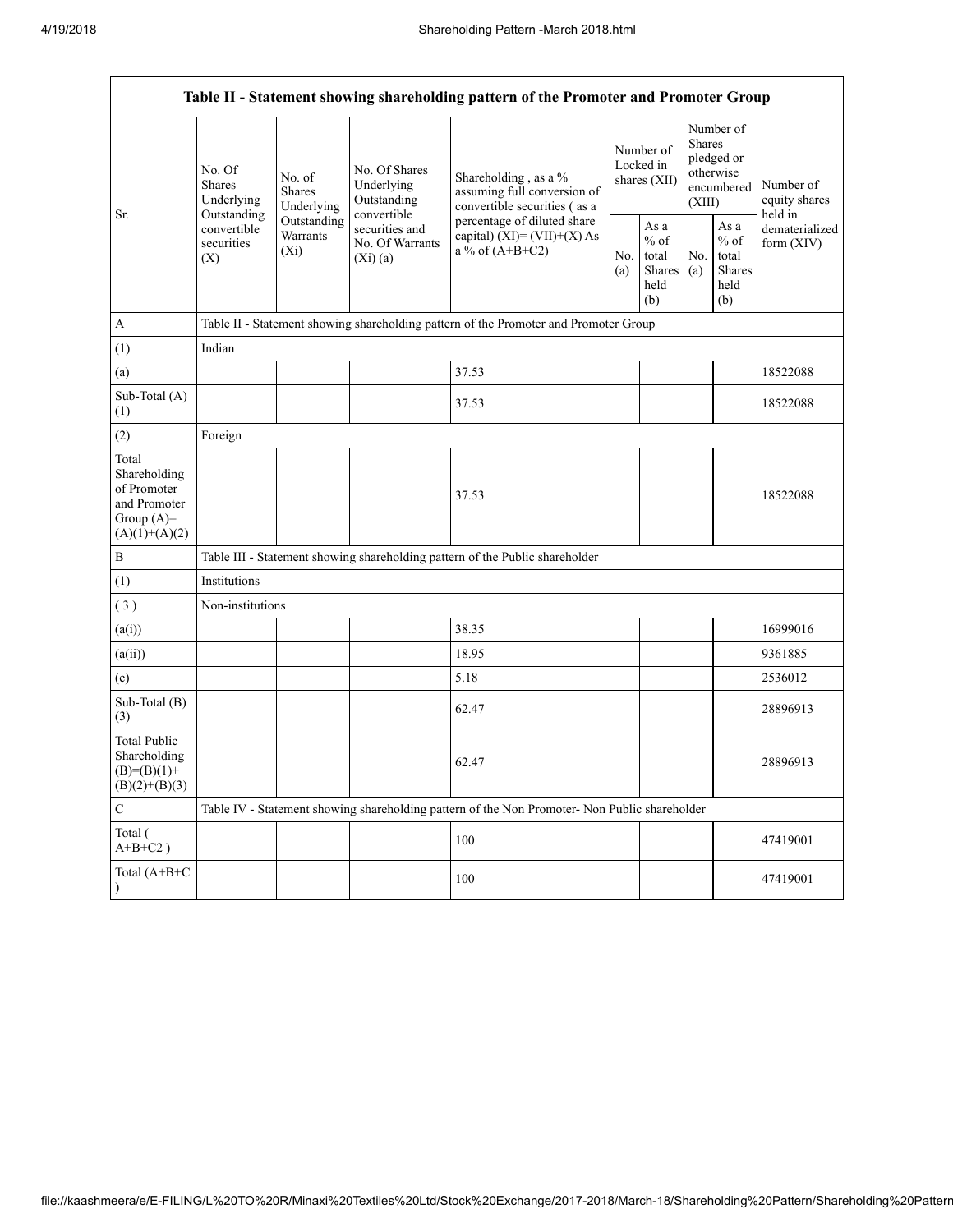|                                                                                                                                                                                             | <b>Individuals/Hindu undivided Family</b>                     |                      |                     |                            |                             |                          |  |  |  |  |  |
|---------------------------------------------------------------------------------------------------------------------------------------------------------------------------------------------|---------------------------------------------------------------|----------------------|---------------------|----------------------------|-----------------------------|--------------------------|--|--|--|--|--|
| Searial No.                                                                                                                                                                                 | $\,1\,$                                                       | $\overline{2}$       | 3                   | $\overline{\mathbf{4}}$    | 5                           |                          |  |  |  |  |  |
| Name of the<br>Shareholders (I)                                                                                                                                                             | Bharatbhai Prabhudas<br>Patel                                 | Dineshkumar<br>Patel | Kiritkumar<br>Patel | Nirmal Bharatbhai<br>Patel | Sujalbhai Kanubhai<br>Patel | Click here to go<br>back |  |  |  |  |  |
| PAN $(II)$                                                                                                                                                                                  | ABIPP7786M                                                    | ACEPP2392N           | ACEPP2391R          | ARWPP5122H                 | AGWPP5454F                  | Total                    |  |  |  |  |  |
| No. of fully paid<br>up equity shares<br>held (IV)                                                                                                                                          | 8977834                                                       | 4460060              | 4162975             | 847638                     | 95581                       | 18544088                 |  |  |  |  |  |
| No. Of Partly paid-<br>up equity shares<br>held(V)                                                                                                                                          |                                                               |                      |                     |                            |                             |                          |  |  |  |  |  |
| No. Of shares<br>underlying<br>Depository<br>Receipts (VI)                                                                                                                                  |                                                               |                      |                     |                            |                             |                          |  |  |  |  |  |
| Total nos. shares<br>held $(VII) = (IV) +$<br>$(V)$ + $(VI)$                                                                                                                                | 8977834                                                       | 4460060              | 4162975             | 847638                     | 95581                       | 18544088                 |  |  |  |  |  |
| Shareholding as a<br>% of total no. of<br>shares (calculated<br>as per SCRR,<br>1957) (VIII) As a<br>% of $(A+B+C2)$                                                                        | 18.17                                                         | 9.03                 | 8.42                | 1.72                       | 0.19                        | 37.53                    |  |  |  |  |  |
|                                                                                                                                                                                             | Number of Voting Rights held in each class of securities (IX) |                      |                     |                            |                             |                          |  |  |  |  |  |
| Class eg:X                                                                                                                                                                                  | 8977834                                                       | 4460060              | 4162975             | 847638                     | 95581                       | 18544088                 |  |  |  |  |  |
| Class eg:y                                                                                                                                                                                  |                                                               |                      |                     |                            |                             |                          |  |  |  |  |  |
| Total                                                                                                                                                                                       | 8977834                                                       | 4460060              | 4162975             | 847638                     | 95581                       | 18544088                 |  |  |  |  |  |
| Total as a % of<br>Total Voting rights                                                                                                                                                      | 18.17                                                         | 9.03                 | 8.42                | 1.72                       | 0.19                        | 37.53                    |  |  |  |  |  |
| No. Of Shares<br>Underlying<br>Outstanding<br>convertible<br>securities $(X)$                                                                                                               |                                                               |                      |                     |                            |                             |                          |  |  |  |  |  |
| No. of Shares<br>Underlying<br>Outstanding<br>Warrants $(X_1)$                                                                                                                              |                                                               |                      |                     |                            |                             |                          |  |  |  |  |  |
| No. Of Shares<br>Underlying<br>Outstanding<br>convertible<br>securities and No.<br>Of Warrants (Xi)<br>(a)                                                                                  |                                                               |                      |                     |                            |                             |                          |  |  |  |  |  |
| Shareholding, as a<br>% assuming full<br>conversion of<br>convertible<br>securities (as a<br>percentage of<br>diluted share<br>capital) $(XI)$ =<br>$(VII)+(Xi)(a)$ As a<br>% of $(A+B+C2)$ | 18.17                                                         | 9.03                 | 8.42                | 1.72                       | 0.19                        | 37.53                    |  |  |  |  |  |
| Number of Locked in shares (XII)                                                                                                                                                            |                                                               |                      |                     |                            |                             |                          |  |  |  |  |  |
| No. (a)                                                                                                                                                                                     |                                                               |                      |                     |                            |                             |                          |  |  |  |  |  |
| As a % of total<br>Shares held (b)                                                                                                                                                          |                                                               |                      |                     |                            |                             |                          |  |  |  |  |  |
|                                                                                                                                                                                             | Number of Shares pledged or otherwise encumbered (XIII)       |                      |                     |                            |                             |                          |  |  |  |  |  |
| No. (a)                                                                                                                                                                                     |                                                               |                      |                     |                            |                             |                          |  |  |  |  |  |
|                                                                                                                                                                                             |                                                               |                      |                     |                            |                             |                          |  |  |  |  |  |

file://kaashmeera/e/E-FILING/L%20TO%20R/Minaxi%20Textiles%20Ltd/Stock%20Exchange/2017-2018/March-18/Shareholding%20Pattern/Shareholding%20Pattern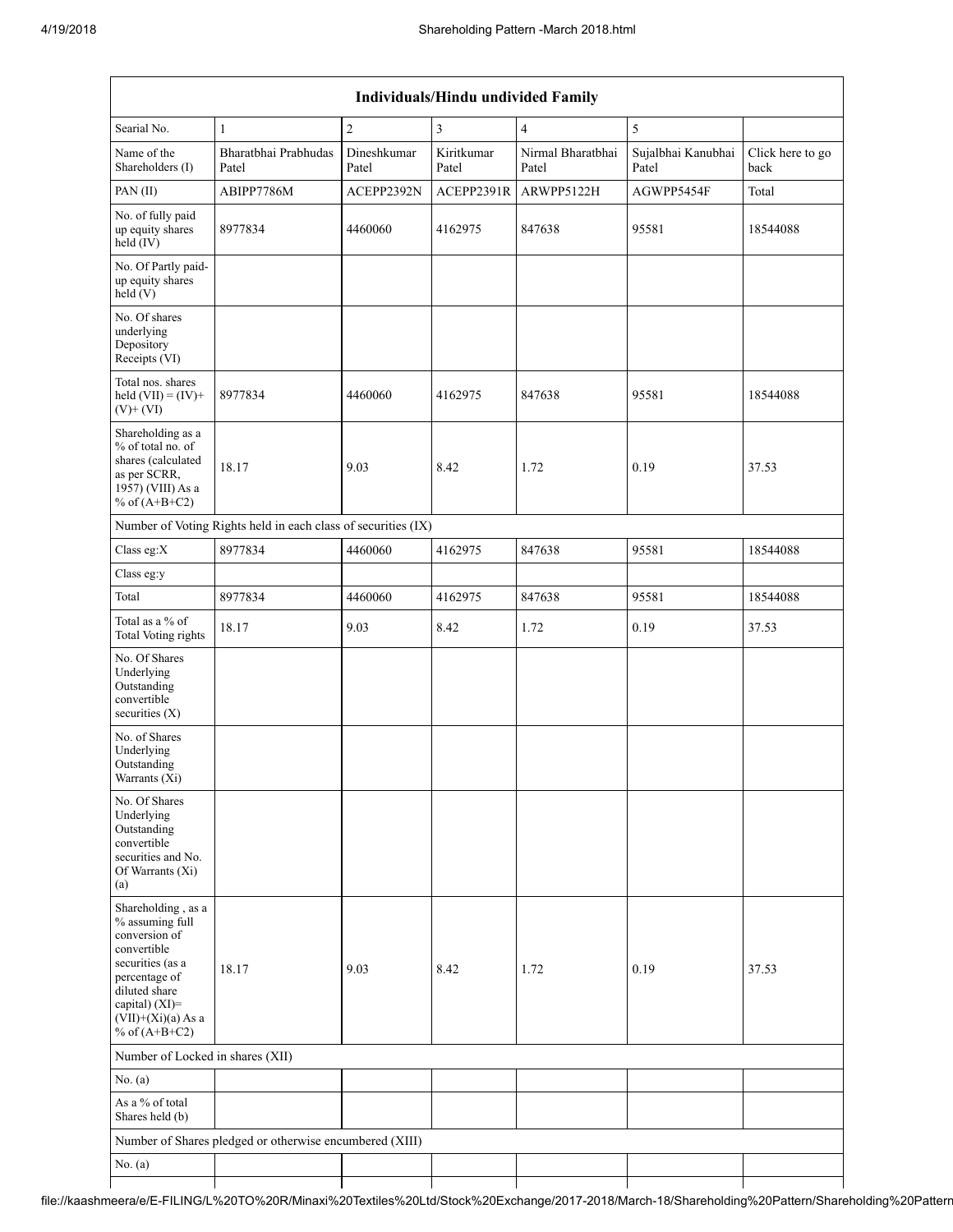## 4/19/2018 Shareholding Pattern -March 2018.html

| As a % of total<br>Shares held (b)                                   |          |          |          |          |                |          |
|----------------------------------------------------------------------|----------|----------|----------|----------|----------------|----------|
| Number of equity<br>shares held in<br>dematerialized<br>form $(XIV)$ | 8977834  | 4458060  | 4159975  | 847638   | 78581          | 18522088 |
| Reason for not providing PAN                                         |          |          |          |          |                |          |
| Reason for not<br>providing PAN                                      |          |          |          |          |                |          |
| Shareholder type                                                     | Promoter | Promoter | Promoter | Promoter | Promoter Group |          |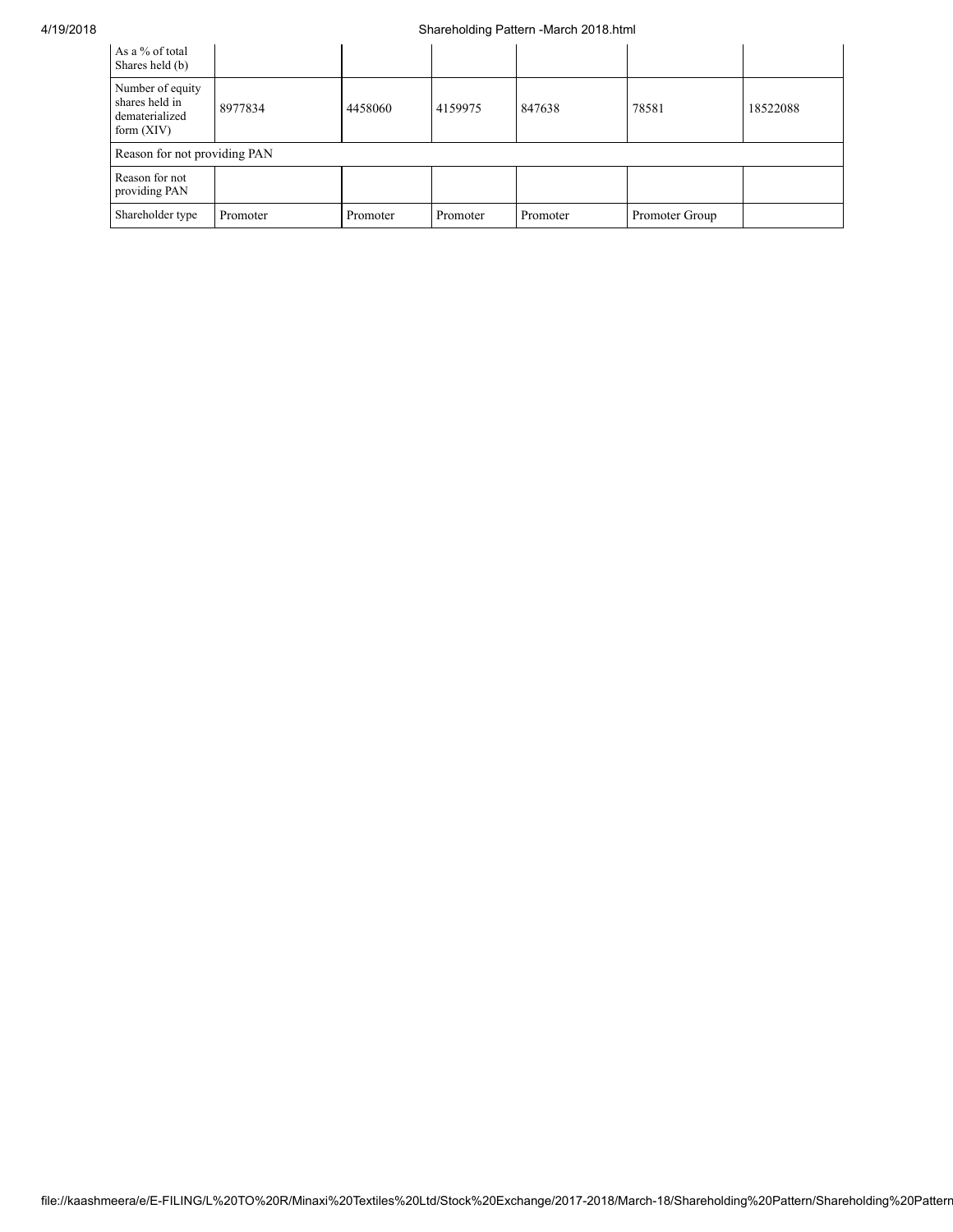|                                                                                                                                                                                      |                                                               |                | Individuals - ii. Individual shareholders holding nominal share capital in excess of Rs. 2 lakhs. |                       |
|--------------------------------------------------------------------------------------------------------------------------------------------------------------------------------------|---------------------------------------------------------------|----------------|---------------------------------------------------------------------------------------------------|-----------------------|
| Searial No.                                                                                                                                                                          | $\mathbf{1}$                                                  | $\overline{c}$ | $\mathfrak{Z}$                                                                                    |                       |
| Name of the<br>Shareholders (I)                                                                                                                                                      | Mukesh Purshottamdas Patel                                    | Suman S Asrani | Sarojdevi Satyanarayan Kabra                                                                      | Click here to go back |
| PAN(II)                                                                                                                                                                              | ACJPP1373J                                                    | AAMPA4484G     | ABHPK6018L                                                                                        | Total                 |
| No. of fully paid<br>up equity shares<br>$held$ (IV)                                                                                                                                 | 6638683                                                       | 743250         | 523190                                                                                            | 7905123               |
| No. Of Partly paid-<br>up equity shares<br>held(V)                                                                                                                                   |                                                               |                |                                                                                                   |                       |
| No. Of shares<br>underlying<br>Depository<br>Receipts (VI)                                                                                                                           |                                                               |                |                                                                                                   |                       |
| Total nos. shares<br>held $(VII) = (IV) +$<br>$(V)+(VI)$                                                                                                                             | 6638683                                                       | 743250         | 523190                                                                                            | 7905123               |
| Shareholding as a<br>% of total no. of<br>shares (calculated<br>as per SCRR,<br>1957) (VIII) As a<br>% of $(A+B+C2)$                                                                 | 13.43                                                         | 1.5            | 1.06                                                                                              | 16                    |
|                                                                                                                                                                                      | Number of Voting Rights held in each class of securities (IX) |                |                                                                                                   |                       |
| Class eg: X                                                                                                                                                                          | 6638683                                                       | 743250         | 523190                                                                                            | 7905123               |
| Class eg:y                                                                                                                                                                           |                                                               |                |                                                                                                   |                       |
| Total                                                                                                                                                                                | 6638683                                                       | 743250         | 523190                                                                                            | 7905123               |
| Total as a $\%$ of<br>Total Voting rights                                                                                                                                            | 13.43                                                         | 1.5            | 1.06                                                                                              | 16                    |
| No. Of Shares<br>Underlying<br>Outstanding<br>convertible<br>securities $(X)$                                                                                                        |                                                               |                |                                                                                                   |                       |
| No. of Shares<br>Underlying<br>Outstanding<br>Warrants (Xi)                                                                                                                          |                                                               |                |                                                                                                   |                       |
| No. Of Shares<br>Underlying<br>Outstanding<br>convertible<br>securities and No.<br>Of Warrants (Xi)<br>(a)                                                                           |                                                               |                |                                                                                                   |                       |
| Shareholding, as a<br>% assuming full<br>conversion of<br>convertible<br>securities (as a<br>percentage of<br>diluted share<br>capital) (XI)=<br>$(VII)+(X)$ As a %<br>of $(A+B+C2)$ | 13.43                                                         | 1.5            | 1.06                                                                                              | 16                    |
| Number of Locked in shares (XII)                                                                                                                                                     |                                                               |                |                                                                                                   |                       |
| No. (a)                                                                                                                                                                              |                                                               |                |                                                                                                   |                       |
| As a % of total<br>Shares held (b)                                                                                                                                                   |                                                               |                |                                                                                                   |                       |
| Number of equity<br>shares held in<br>dematerialized<br>form (XIV)                                                                                                                   | 6638683                                                       | 743250         | 523190                                                                                            | 7905123               |

file://kaashmeera/e/E-FILING/L%20TO%20R/Minaxi%20Textiles%20Ltd/Stock%20Exchange/2017-2018/March-18/Shareholding%20Pattern/Shareholding%20Pattern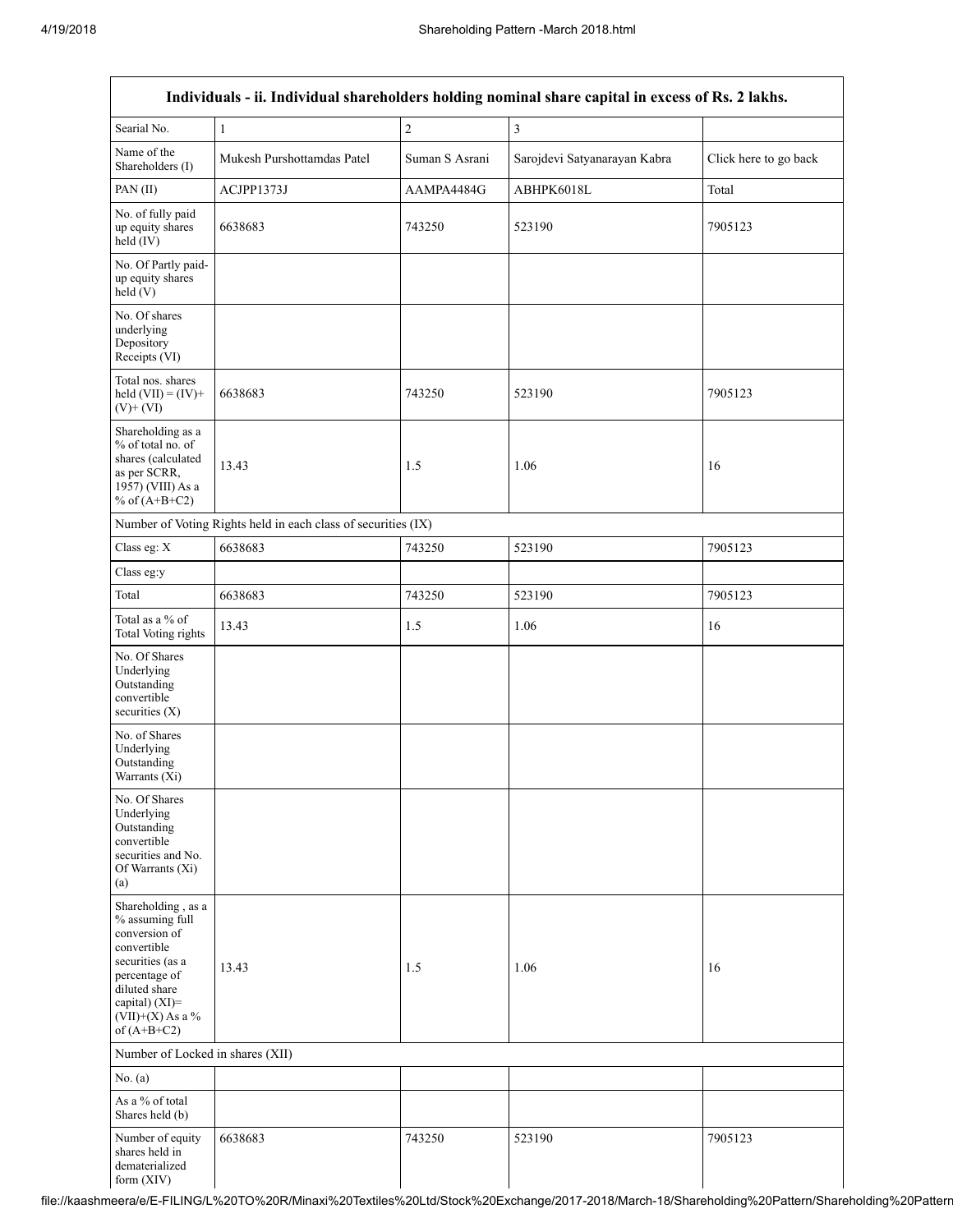| Reason for not providing PAN    |  |  |  |  |  |  |  |  |  |
|---------------------------------|--|--|--|--|--|--|--|--|--|
| Reason for not<br>providing PAN |  |  |  |  |  |  |  |  |  |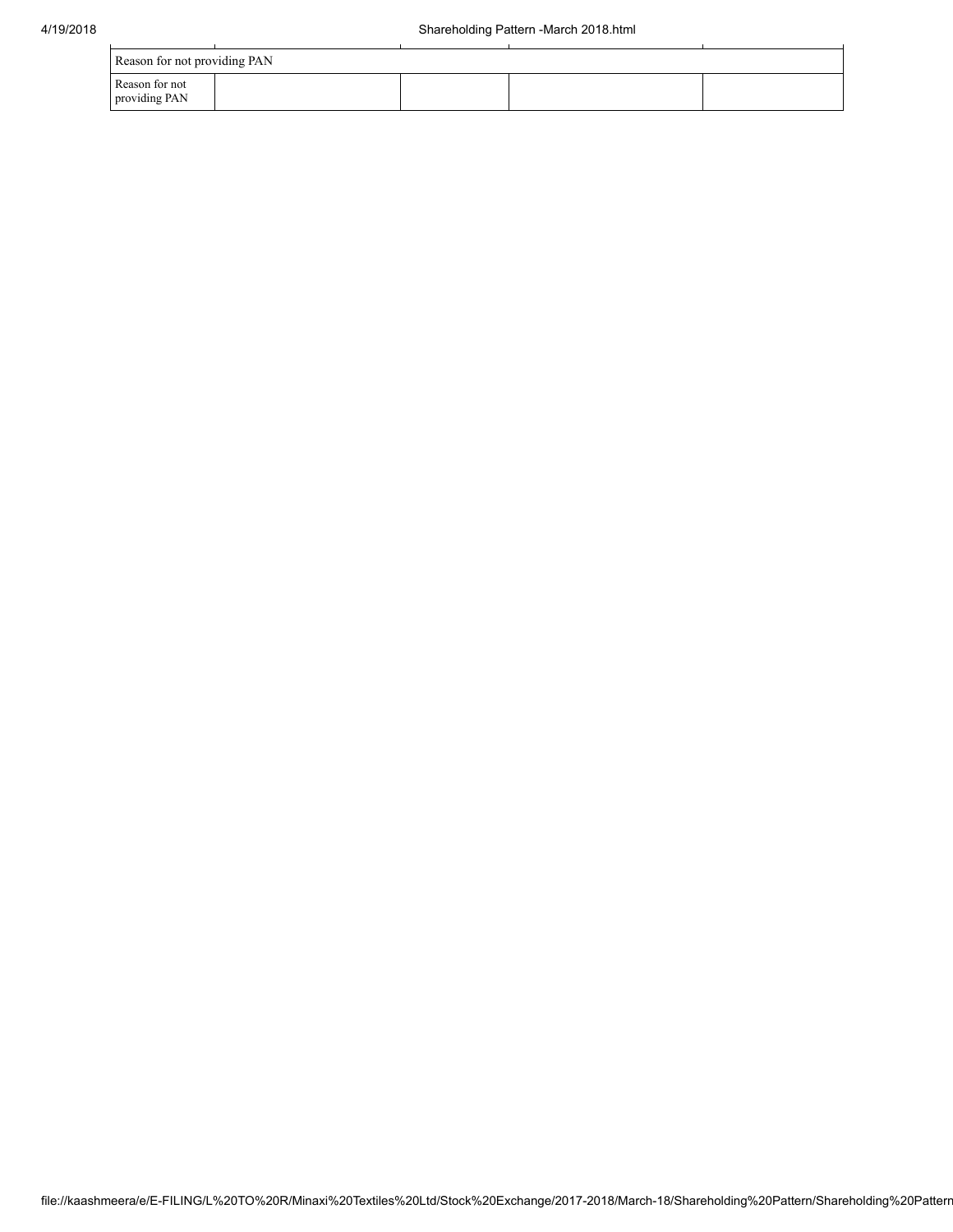| Any Other (specify)                                                                                                                                                                                                      |              |                                                               |                     |                            |                                           |                          |  |  |  |  |
|--------------------------------------------------------------------------------------------------------------------------------------------------------------------------------------------------------------------------|--------------|---------------------------------------------------------------|---------------------|----------------------------|-------------------------------------------|--------------------------|--|--|--|--|
| Searial No.                                                                                                                                                                                                              | $\mathbf{1}$ | $\overline{2}$                                                | 3                   | $\overline{4}$             | $\sqrt{5}$                                |                          |  |  |  |  |
| Category                                                                                                                                                                                                                 | <b>HUF</b>   | Non-Resident Indian<br>(NRI)                                  | Clearing<br>Members | <b>Bodies</b><br>Corporate | <b>Bodies Corporate</b>                   |                          |  |  |  |  |
| Category / More<br>than 1 percentage                                                                                                                                                                                     | Category     | Category                                                      | Category            | Category                   | More than 1 percentage of<br>shareholding |                          |  |  |  |  |
| Name of the<br>Shareholders (I)                                                                                                                                                                                          |              |                                                               |                     |                            | M P Patel Infrastructures Pvt<br>Ltd      | Click here to go<br>back |  |  |  |  |
| PAN (II)                                                                                                                                                                                                                 |              |                                                               |                     |                            | AAGCM2205G                                | Total                    |  |  |  |  |
| No. of the<br>Shareholders (I)                                                                                                                                                                                           | 84           | 18                                                            | 15                  | 35                         | $\mathbf{1}$                              | 152                      |  |  |  |  |
| No. of fully paid<br>up equity shares<br>held (IV)                                                                                                                                                                       | 794611       | 245788                                                        | 30104               | 1490509                    | 1127830                                   | 2561012                  |  |  |  |  |
| No. Of Partly paid-<br>up equity shares<br>held (V)                                                                                                                                                                      |              |                                                               |                     |                            |                                           |                          |  |  |  |  |
| No. Of shares<br>underlying<br>Depository<br>Receipts (VI)                                                                                                                                                               |              |                                                               |                     |                            |                                           |                          |  |  |  |  |
| Total nos. shares<br>held $(VII) = (IV) +$<br>$(V)$ + $(VI)$                                                                                                                                                             | 794611       | 245788                                                        | 30104               | 1490509                    | 1127830                                   | 2561012                  |  |  |  |  |
| Shareholding as a<br>% of total no. of<br>shares (calculated<br>as per SCRR,<br>1957) (VIII) As a<br>% of $(A+B+C2)$                                                                                                     | 1.61         | 0.5                                                           | 0.06                | 3.02                       | 2.28                                      | 5.19                     |  |  |  |  |
|                                                                                                                                                                                                                          |              | Number of Voting Rights held in each class of securities (IX) |                     |                            |                                           |                          |  |  |  |  |
| Class eg: X                                                                                                                                                                                                              | 794611       | 245788                                                        | 30104               | 1490509                    | 1127830                                   | 2561012                  |  |  |  |  |
| Class eg:y                                                                                                                                                                                                               |              |                                                               |                     |                            |                                           |                          |  |  |  |  |
| Total                                                                                                                                                                                                                    | 794611       | 245788                                                        | 30104               | 1490509                    | 1127830                                   | 2561012                  |  |  |  |  |
| Total as a % of<br>Total Voting rights                                                                                                                                                                                   | 1.61         | 0.5                                                           | 0.06                | 3.02                       | 2.28                                      | 5.19                     |  |  |  |  |
| No. Of Shares<br>Underlying<br>Outstanding<br>convertible<br>securities $(X)$                                                                                                                                            |              |                                                               |                     |                            |                                           |                          |  |  |  |  |
| No. of Shares<br>Underlying<br>Outstanding<br>Warrants (Xi)                                                                                                                                                              |              |                                                               |                     |                            |                                           |                          |  |  |  |  |
| No. Of Shares<br>Underlying<br>Outstanding<br>convertible<br>securities and No.<br>Of Warrants (Xi)<br>(a)                                                                                                               |              |                                                               |                     |                            |                                           |                          |  |  |  |  |
| Shareholding, as a<br>% assuming full<br>conversion of<br>convertible<br>securities (as a<br>percentage of<br>diluted share<br>capital) (XI)=<br>$(VII)+(X)$ As a %<br>of $(A+B+C2)$<br>Number of Locked in shares (XII) | 1.61         | 0.5                                                           | 0.06                | 3.02                       | 2.28                                      | 5.19                     |  |  |  |  |

file://kaashmeera/e/E-FILING/L%20TO%20R/Minaxi%20Textiles%20Ltd/Stock%20Exchange/2017-2018/March-18/Shareholding%20Pattern/Shareholding%20Pattern